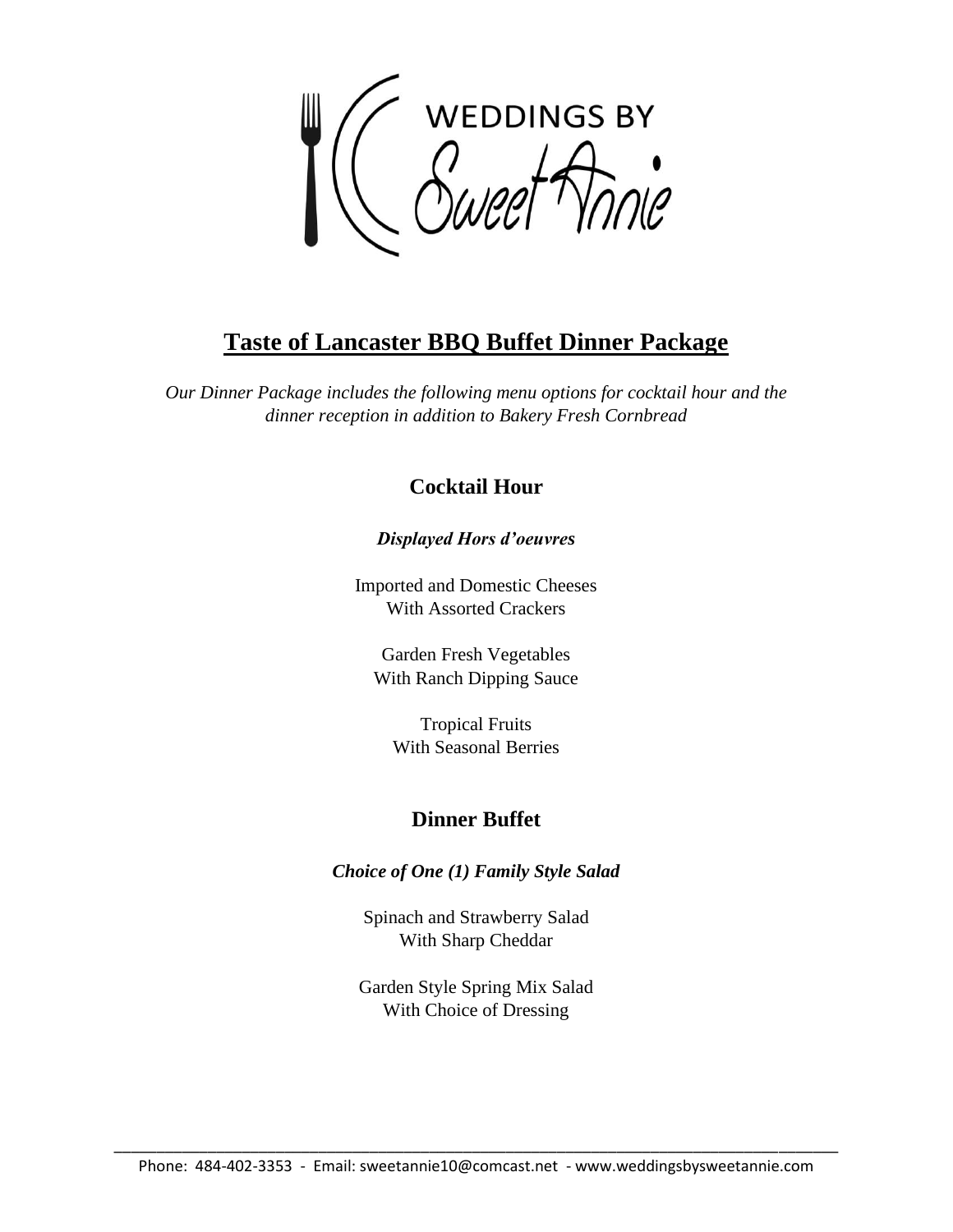### *Choice of Two (2) Entrees*

Smoked Chicken With Lancaster County Peaches

Thinly Sliced Pit Smoked Sirloin of Beef With BBQ Style Au jus

Our Famous Sweet and Tangy Pulled Pork With Bakery Fresh Buns

Herb Roasted Chicken

Hickory Smoked Ham

#### *The Following Accompaniments Included*

Classic Mac and Cheese

Herb Roasted New Potatoes

Buttery Summer Succotash With Sweet Grilled Corn

# **Cold Refresher Station**

*Presented During Dinner Service*

*Choice of Two (2) Beverages*

Spring Water

Lemonade

Sweet Tea